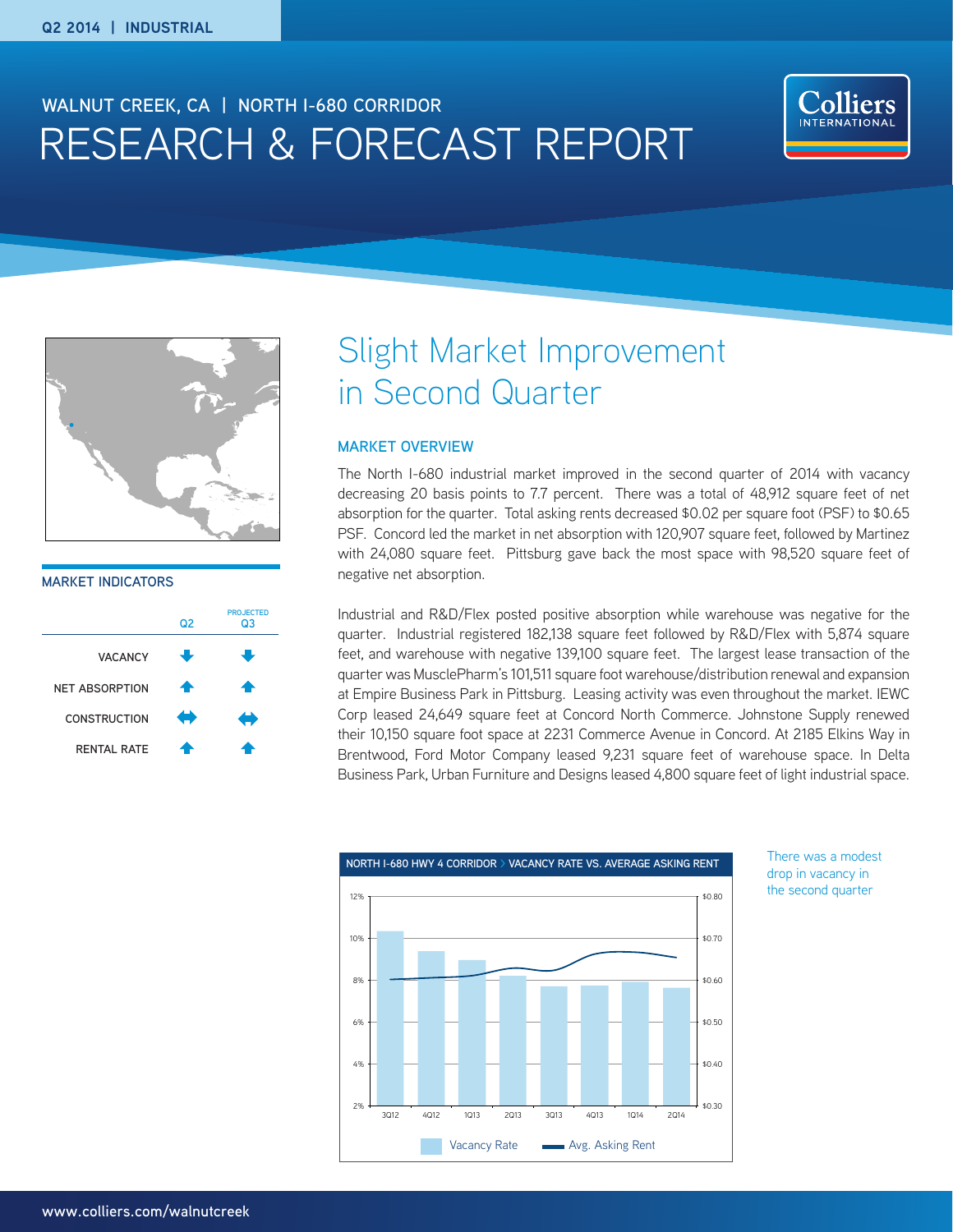## **RESEARCH & FORECAST REPORT** | Q2 2014 | INDUSTRIAL

| <b>INDUSTRIAL MARKET &gt; Q2 2014</b>                                                                                 |                      |                                            |                               |                                  |                          |                             |                              |                                              |                                            |                                                      |                                    |                                                |                                     |                                           |                                      |                                                 |
|-----------------------------------------------------------------------------------------------------------------------|----------------------|--------------------------------------------|-------------------------------|----------------------------------|--------------------------|-----------------------------|------------------------------|----------------------------------------------|--------------------------------------------|------------------------------------------------------|------------------------------------|------------------------------------------------|-------------------------------------|-------------------------------------------|--------------------------------------|-------------------------------------------------|
| <b>EXISTING PROPERTIES</b>                                                                                            |                      |                                            |                               |                                  | <b>ABSORPTION</b>        |                             | <b>CONSTRUCTION</b>          |                                              |                                            | <b>RENTS</b>                                         |                                    |                                                |                                     |                                           |                                      |                                                 |
|                                                                                                                       |                      | <b>TOTAL</b><br>TYPE BLDGS INVENTORY<br>SF | <b>DIRECT</b><br>VACANT<br>SF | <b>DIRECT</b><br>VACANCY<br>RATE | SUBLEASE<br>VACANT<br>SF | SUBLEASE<br>VACANCY<br>RATE | <b>TOTAL</b><br>VACANT<br>SF | VACANCY<br>RATE<br><b>CURRENT</b><br>QUARTER | VACANCY<br>RATE<br>PRIOR<br><b>QUARTER</b> | <b>NET</b><br>ABSORPTION<br><b>CURRENT</b><br>QTR SF | <b>NET</b><br>ABSORPTION<br>YTD SF | <b>COMPLETIONS</b><br><b>CURRENT</b><br>QTR SF | <b>COMPLETIONS</b><br><b>YTD SF</b> | <b>UNDER</b><br><b>CONSTRUCTION</b><br>SF | PLANNED<br><b>CONSTRUCTION</b><br>SF | WEIGHTED<br>AVG ASKING<br><b>RENTAL</b><br>RATE |
| CONCORD                                                                                                               |                      |                                            |                               |                                  |                          |                             |                              |                                              |                                            |                                                      |                                    |                                                |                                     |                                           |                                      |                                                 |
| IND                                                                                                                   | 297                  | 6,299,497                                  | 331,649                       | 5.3%                             | 34,484                   | 0.5%                        | 366,133                      | 5.8%                                         | 7.2%                                       | 90,384                                               | 65,350                             |                                                |                                     |                                           |                                      | \$0.84                                          |
| WH                                                                                                                    | 3                    | 264,128                                    | 9,689                         | 3.7%                             | $\sim$                   | $\sim$                      | 9,689                        | 3.7%                                         | 13.0%                                      | 24,649                                               | (9,689)                            |                                                |                                     |                                           |                                      | \$0.85                                          |
| RD/FL                                                                                                                 | 20                   | 612,047                                    | 25,983                        | 4.2%                             |                          | $\sim$                      | 25,983                       | 4.2%                                         | 5.2%                                       | 5,874                                                | 2,812                              |                                                |                                     |                                           |                                      | \$1.25                                          |
| 320<br>7,175,672<br>5.1%<br>0.5%<br>401,805<br>5.6%<br>7.3%<br>120,907<br><b>TOTAL</b><br>367,321<br>34,484<br>58,473 |                      |                                            |                               |                                  |                          |                             |                              |                                              |                                            | \$0.87                                               |                                    |                                                |                                     |                                           |                                      |                                                 |
| <b>MARTINEZ</b>                                                                                                       |                      |                                            |                               |                                  |                          |                             |                              |                                              |                                            |                                                      |                                    |                                                |                                     |                                           |                                      |                                                 |
| IND                                                                                                                   | 55                   | 935,208                                    | 47,216                        | 5.0%                             |                          |                             | 47,216                       | 5.0%                                         | 7.6%                                       | 24,080                                               | 22,640                             |                                                |                                     |                                           |                                      | \$0.88                                          |
| WH                                                                                                                    | 3                    | 118,898                                    | $\sim$ $-$                    | 0.0%                             |                          |                             | $\sim$                       | 0.0%                                         | 0.0%                                       | $\sim$                                               | 27,960                             |                                                |                                     |                                           |                                      | $\mathbb{S}^-$                                  |
| RD/FL                                                                                                                 | $\frac{7}{2}$        | 139,403                                    | 10,828                        | 7.8%                             |                          |                             | 10,828                       | 7.8%                                         | 7.8%                                       | $\sim$                                               | (4,077)                            |                                                |                                     |                                           |                                      | \$0.92                                          |
| <b>TOTAL</b><br><b>PITTSBURG</b>                                                                                      | 65                   | 1,193,509                                  | 58,044                        | 4.9%                             |                          |                             | 58,044                       | 4.9%                                         | 6.9%                                       | 24,080                                               | 46,523                             |                                                |                                     |                                           |                                      | \$0.89                                          |
| IND                                                                                                                   | 95                   | 3,100,149                                  | 171,808                       | 5.5%                             | $\sim$                   | $\overline{\phantom{a}}$    | 171,808                      | 5.5%                                         | 6.3%                                       | 24,329                                               | 19,771                             |                                                |                                     |                                           |                                      | \$0.59                                          |
| WH                                                                                                                    | 6                    | 805,767                                    | 122,849                       | 15.2%                            | 162,029                  | 20.1%                       | 284,878                      | 35.4%                                        | 20.1%                                      | (122, 849)                                           | (122, 849)                         |                                                |                                     |                                           |                                      | \$0.30                                          |
| <b>TOTAL</b>                                                                                                          | 101                  | 3,905,916                                  | 294,657                       | 7.5%                             | 162,029                  | 4.1%                        | 456,686                      | 11.7%                                        | 9.2%                                       | (98,520)                                             | (103,078)                          |                                                |                                     |                                           |                                      | \$0.41                                          |
| <b>ANTIOCH</b>                                                                                                        |                      |                                            |                               |                                  |                          |                             |                              |                                              |                                            |                                                      |                                    |                                                |                                     |                                           |                                      |                                                 |
| IND                                                                                                                   | 62                   | 1,649,674                                  | 91,876                        | 5.6%                             |                          |                             | 91,876                       | 5.6%                                         | 8.2%                                       | 42,946                                               | 44,280                             |                                                |                                     |                                           |                                      | \$0.91                                          |
| WH                                                                                                                    | 8                    | 1,647,500                                  | 252,365                       | 15.3%                            |                          |                             | 252,365                      | 15.3%                                        | 12.8%                                      | (40,900)                                             | (40,900)                           |                                                |                                     |                                           |                                      | \$0.50                                          |
| RD/FL                                                                                                                 | 6                    | 85,754                                     | $\sim$                        | 0.0%                             |                          |                             | $\sim$                       | 0.0%                                         | 0.0%                                       | $\sim$                                               |                                    |                                                |                                     |                                           |                                      | \$1.00                                          |
| <b>TOTAL</b>                                                                                                          | 76                   | 3,382,928                                  | 344,241                       | 10.2%                            |                          |                             | 344,241                      | 10.2%                                        | 10.2%                                      | 2,046                                                | 3,380                              |                                                |                                     |                                           |                                      | \$0.61                                          |
|                                                                                                                       | PLEASANT HILL        |                                            |                               |                                  |                          |                             |                              |                                              |                                            |                                                      |                                    |                                                |                                     |                                           |                                      |                                                 |
| IND                                                                                                                   | 10                   | 298,020                                    | 17,420                        | 5.8%                             | 12,170                   | 4.1%                        | 29,590                       | 9.9%                                         | 10.5%                                      | 1,666                                                | (11, 775)                          |                                                |                                     |                                           |                                      | \$1.16                                          |
| RD/FL                                                                                                                 | $\overline{c}$       | 56,808                                     | 8,550                         | 15.1%                            | $\sim$                   | $\sim$                      | 8,550                        | 15.1%                                        | 15.1%                                      | $\sim$                                               | $\overline{\phantom{a}}$           |                                                |                                     |                                           |                                      | \$0.60                                          |
| <b>TOTAL</b>                                                                                                          | 12                   | 354,828                                    | 25,970                        | 7.3%                             | 12,170                   | 3.4%                        | 38,140                       | 10.7%                                        | 11.2%                                      | 1,666                                                | (11, 775)                          |                                                |                                     |                                           |                                      | \$1.03                                          |
| <b>PACHECO</b>                                                                                                        |                      |                                            |                               |                                  |                          |                             |                              |                                              |                                            |                                                      |                                    |                                                |                                     |                                           |                                      |                                                 |
| IND                                                                                                                   | 30                   | 605,690                                    | 16,789                        | 2.8%                             |                          |                             | 16,789                       | 2.8%                                         | 2.3%                                       | (3,000)                                              | 3,829                              |                                                |                                     |                                           |                                      | \$0.94                                          |
| <b>TOTAL</b>                                                                                                          | 30                   | 605,690                                    | 16,789                        | 2.8%                             |                          |                             | 16,789                       | 2.8%                                         | 2.3%                                       | (3,000)                                              | 3,829                              |                                                |                                     |                                           |                                      | \$0.94                                          |
| <b>IND</b>                                                                                                            | <b>WALNUT CREEK</b>  |                                            | $\sim$                        | 0.0%                             |                          |                             |                              | 0.0%                                         | 0.0%                                       |                                                      |                                    |                                                |                                     |                                           |                                      | \$1.25                                          |
| RD/FL                                                                                                                 | 10<br>$\overline{1}$ | 142,650<br>162,014                         | $\overline{\phantom{a}}$      | 0.0%                             |                          |                             |                              | 0.0%                                         | 0.0%                                       |                                                      |                                    |                                                |                                     |                                           |                                      | \$1.12                                          |
| TOTAL                                                                                                                 | $-11$                | 304,664                                    | $\sim$                        | 0.0%                             |                          |                             |                              | 0.0%                                         | 0.0%                                       |                                                      |                                    |                                                |                                     |                                           |                                      | \$1.25                                          |
|                                                                                                                       | <b>BRENTWOOD</b>     |                                            |                               |                                  |                          |                             |                              |                                              |                                            |                                                      |                                    |                                                |                                     |                                           |                                      |                                                 |
| IND                                                                                                                   | 33                   | 689,364                                    | 33,223                        | 4.8%                             |                          |                             | 33,223                       | 4.8%                                         | 5.1%                                       | 1,733                                                | 20,800                             |                                                |                                     |                                           |                                      | \$1.17                                          |
| WH                                                                                                                    | $\overline{c}$       | 19,481                                     | $\sim 100$                    | 0.0%                             |                          |                             | $\sim 10^{-10}$              | 0.0%                                         | 0.0%                                       | $\sim 100$                                           | $\sim$ $-$                         |                                                |                                     |                                           |                                      | \$0.84                                          |
| <b>TOTAL</b>                                                                                                          | 35                   | 708,845                                    | 33,223                        | 4.7%                             |                          |                             | 33,223                       | 4.7%                                         | 4.9%                                       | 1,733                                                | 20,800                             |                                                |                                     |                                           |                                      | \$1.17                                          |
| <b>MARKET TOTAL</b>                                                                                                   |                      |                                            |                               |                                  |                          |                             |                              |                                              |                                            |                                                      |                                    |                                                |                                     |                                           |                                      |                                                 |
| IND                                                                                                                   | 592                  | 13,720,252                                 | 709,981                       | 5.2%                             | 46,654                   | 0.3%                        | 756,635                      | 5.5%                                         | 6.8%                                       | 182,138                                              | 164,895                            |                                                |                                     |                                           |                                      | \$0.82                                          |
| WH                                                                                                                    | 22                   | 2,855,774                                  | 384,903                       | 13.5%                            | 162,029                  | 5.7%                        | 546,932                      | 19.2%                                        | 14.3%                                      | (139,100)                                            | (145, 478)                         |                                                |                                     |                                           |                                      | \$0.39                                          |
| RD/FL                                                                                                                 | 36                   | 1,056,026                                  | 45,361                        | 4.3%                             | $\sim 10^{-10}$ m        | 0.0%                        | 45,361                       | 4.3%                                         | 4.9%                                       | 5,874                                                | (1,265)                            |                                                |                                     |                                           |                                      | \$1.05                                          |
| TOTAL                                                                                                                 | 650                  | 17,632,052                                 | 1,140,245                     | 6.5%                             | 208,683                  | 1.2%                        | 1,348,928                    | 7.7%                                         | 7.9%                                       | 48,912                                               | 18,152                             |                                                |                                     |                                           |                                      | \$0.65                                          |
|                                                                                                                       |                      |                                            |                               |                                  |                          |                             |                              |                                              |                                            |                                                      |                                    |                                                |                                     |                                           |                                      |                                                 |
| QUARTERLY COMPARISON AND TOTALS                                                                                       |                      |                                            |                               |                                  |                          |                             |                              |                                              |                                            |                                                      |                                    |                                                |                                     |                                           |                                      |                                                 |
| 2Q14                                                                                                                  |                      | 650 17,632,052                             | 1,140,245                     | 6.5%                             | 208,683                  |                             | 1.2% 1,348,928               | 7.7%                                         | 7.9%                                       | 48,912                                               | 18,152                             | $\overline{\phantom{a}}$                       | $\sim$                              | $\bar{\phantom{a}}$                       | $\overline{\phantom{a}}$             | \$0.65                                          |

1Q14 <sup>650</sup> 17,632,052 1,193,626 6.8% 199,214 1.1% 1,392,840 7.9% 7.8% (30,760) (30,760) - - \$0.67 4Q13 <sup>650</sup> 17,632,052 1,177,184 6.7% 189,896 1.1% 1,367,080 7.8% 7.7% (9,507) 286,838 - - - - \$0.66 3Q13 650 17,632,052 1,325,408 7.5% 32,165 0.2% 1,357,573 7.7% 8.2% 91,068 296,345 - - - - \$0.62 2Q13 650 17,632,052 1,403,002 8.0% 45,639 0.3% 1,448,641 8.2% 8.9% 128,526 205,277 - - - - \$0.63